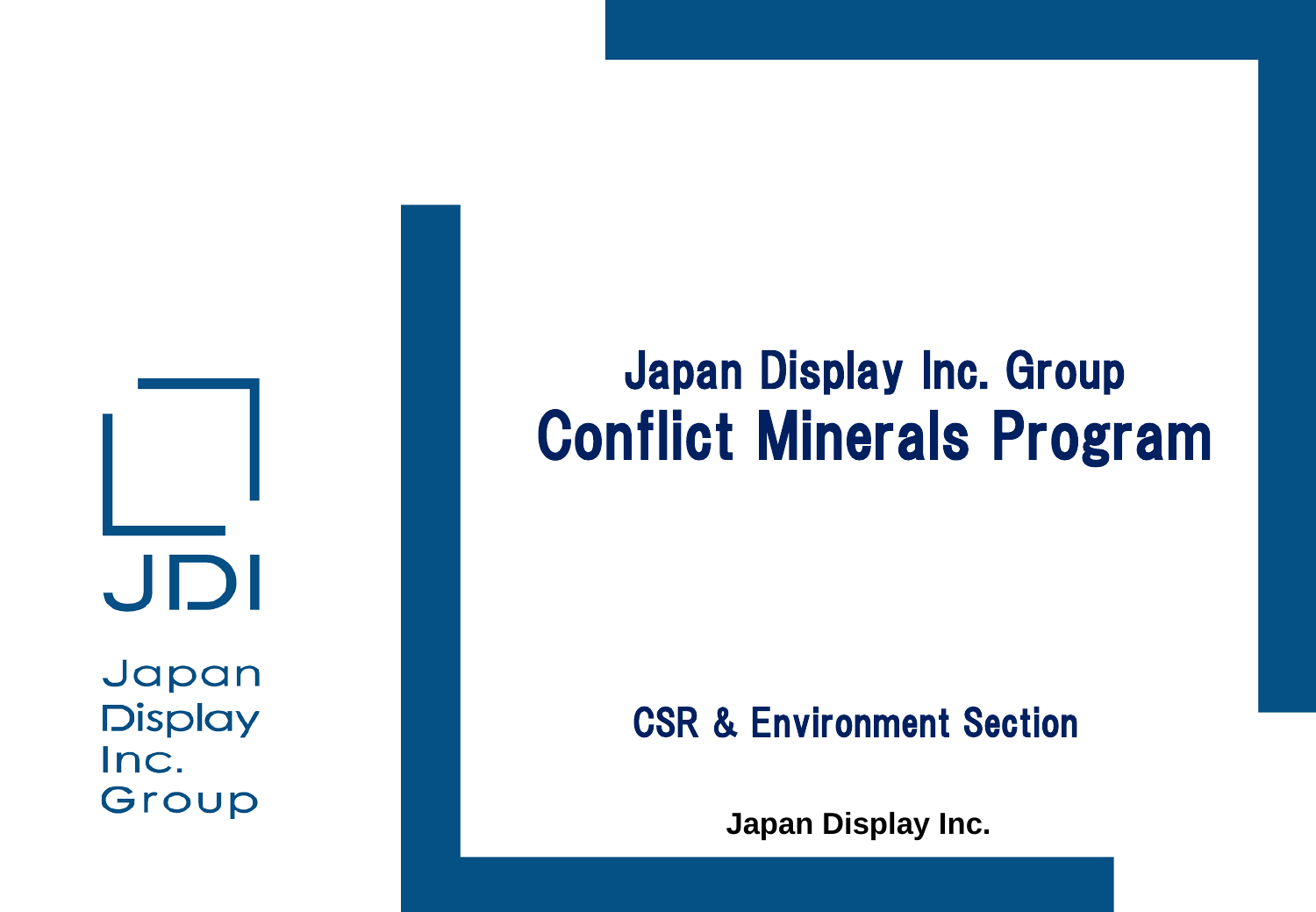### The background of conflict mineral survey

#### 【**The Dodd-Frank Act** 】

Section 1502 of the Dodd-Frank Wall Street Reform and Consumer Protection Act (the "Dodd-Frank Act") addressed concerns that proceeds from the trade and exploitation of certain minerals originating in several central African countries were helping to finance extraordinary violence in the Democratic Republic of the Congo (the "DRC"). Congress hoped that these rules would help bring an end of that violence.

(https://media.squirepattonboggs.com/pdf/compliance/Summary-of-Conflict-Minerals-Rule.pdf)

#### 【**U.S. SECURITIES AND EXCHANG COMMISSION (SEC)** 】

The SEC has adopted final rules for 67 mandatory rulemaking provisions of the Dodd-Frank Act in 2012. The final rule applies to a company that uses minerals including tantalum, tin, gold or tungsten if:

- The company files reports with the SEC under the Exchange Act.
- The minerals are "necessary to the functionality or production" of a product manufactured or contracted to be manufactured by the company.

 The final rule requires a company to provide the disclosure on a new form to be filed with the SEC. (https://www.sec.gov/opa/Article/2012-2012-163htm---related-materials.html)

【**CFSI (Conflict-Free Sourcing Initiative)**】 \*The changed its name to the Responsible Minerals Initiative (RMI) in Oct. 2017. The Global e-Sustainability Initiative (GeSI) and The Electronic Industry Citizenship Coalition (EICC) launched in 2010 the Conflict-Free Sourcing Initiative (CFSI). The CFSI is the global leader for the responsible sourcing of minerals. It provides information on conflict-free smelters and refiners, common tools(CMRT) to gather sourcing information, and forums for exchanging best practices on addressing conflict minerals. (http://gesi.org/platform/detail/conflict-free-sourcing-initiative-cfsi)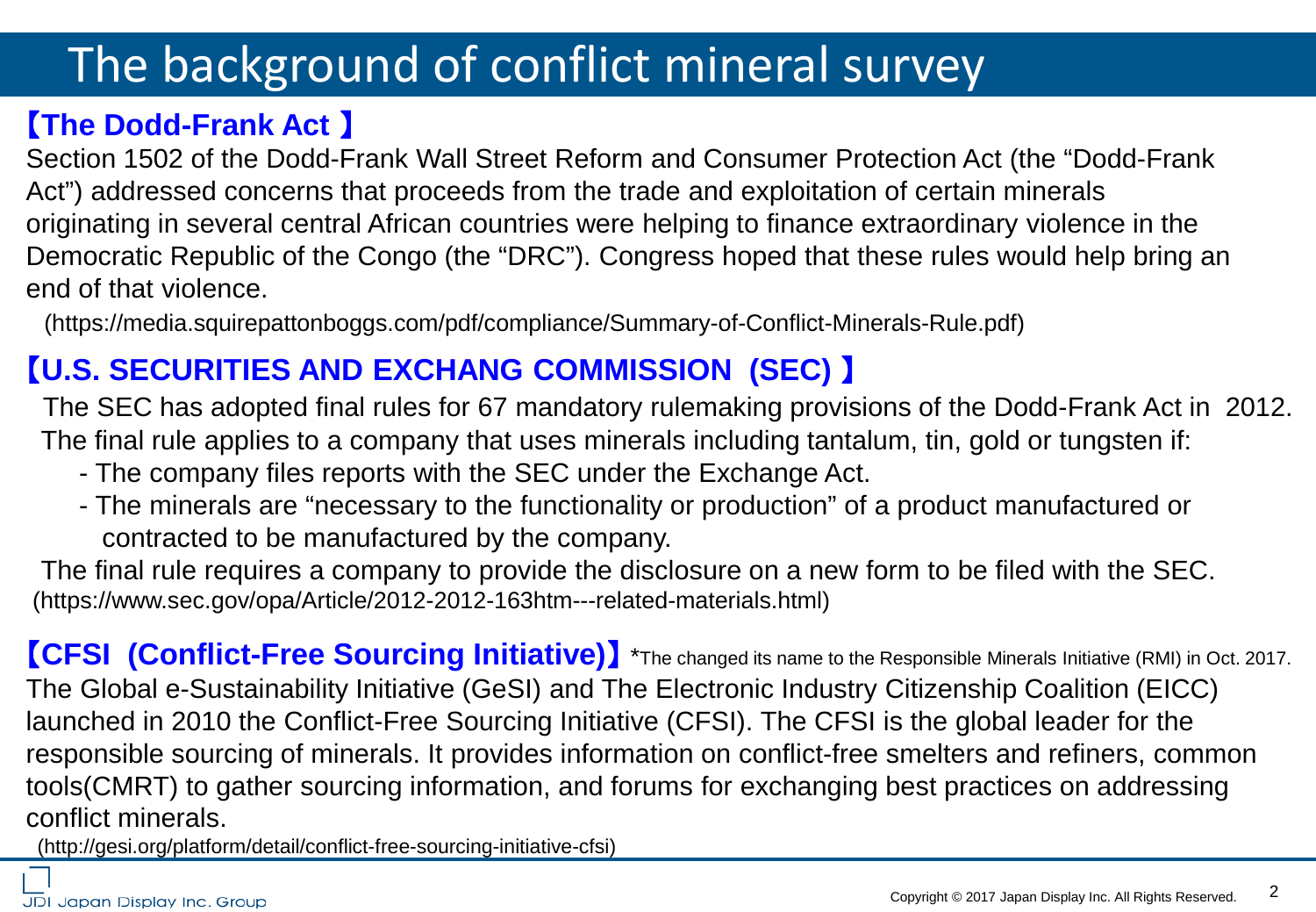### Conflict Minerals survey flow



#### 【 **Conflict mineral report submission to SEC**】

The customers which are US listed company have to submit the conflict mineral report by Latest Version of CMRT format. 。

#### 【**Report flow in Supply chain** 】

The supplier have to get the report (CMRT format) from the lower supplier of Supply chain.

#### 【**The subjects of CMRT**】

- (1) Is any 3TG used in the product
	- (3TG: Tantalum, Tin, Tungsten, Gold)
- (2) Do any of the smelters source 3TG from covered counties?
- (3) Have you identified all of the smelters supplying 3TG.
- (4) The supplying smelter list

**\*CMRT ( C**onflict **M**inerals **R**eporting **T**emplate )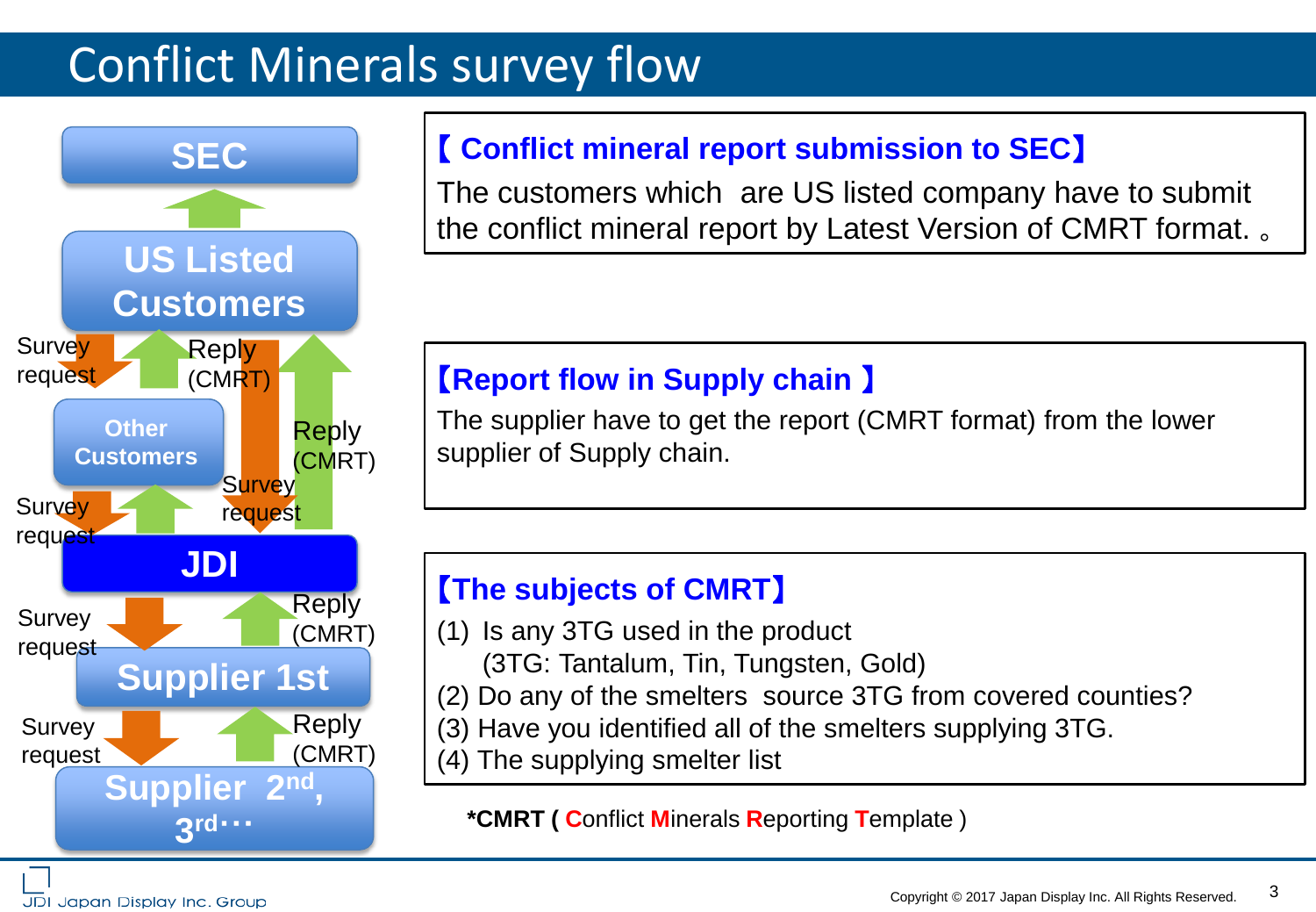Based on a survey request received from our customers for SEC reporting under the regulation of US law, the Company implements this survey as a member of the supply chain and is working toward the non-use of conflict minerals from a humanitarian perspective.

Specifically, the Company implements a survey on the use situations of conflict minerals and the identification of refiners in accordance with guidelines including OECD Guidance and JEITA efforts, and by using a tool developed by CFSI/RMI (CFSI Conflict Minerals Reporting Template/CMRT). Also, in our supply chain, we are requesting our business partners to work on the non-use of conflict minerals based on the survey results.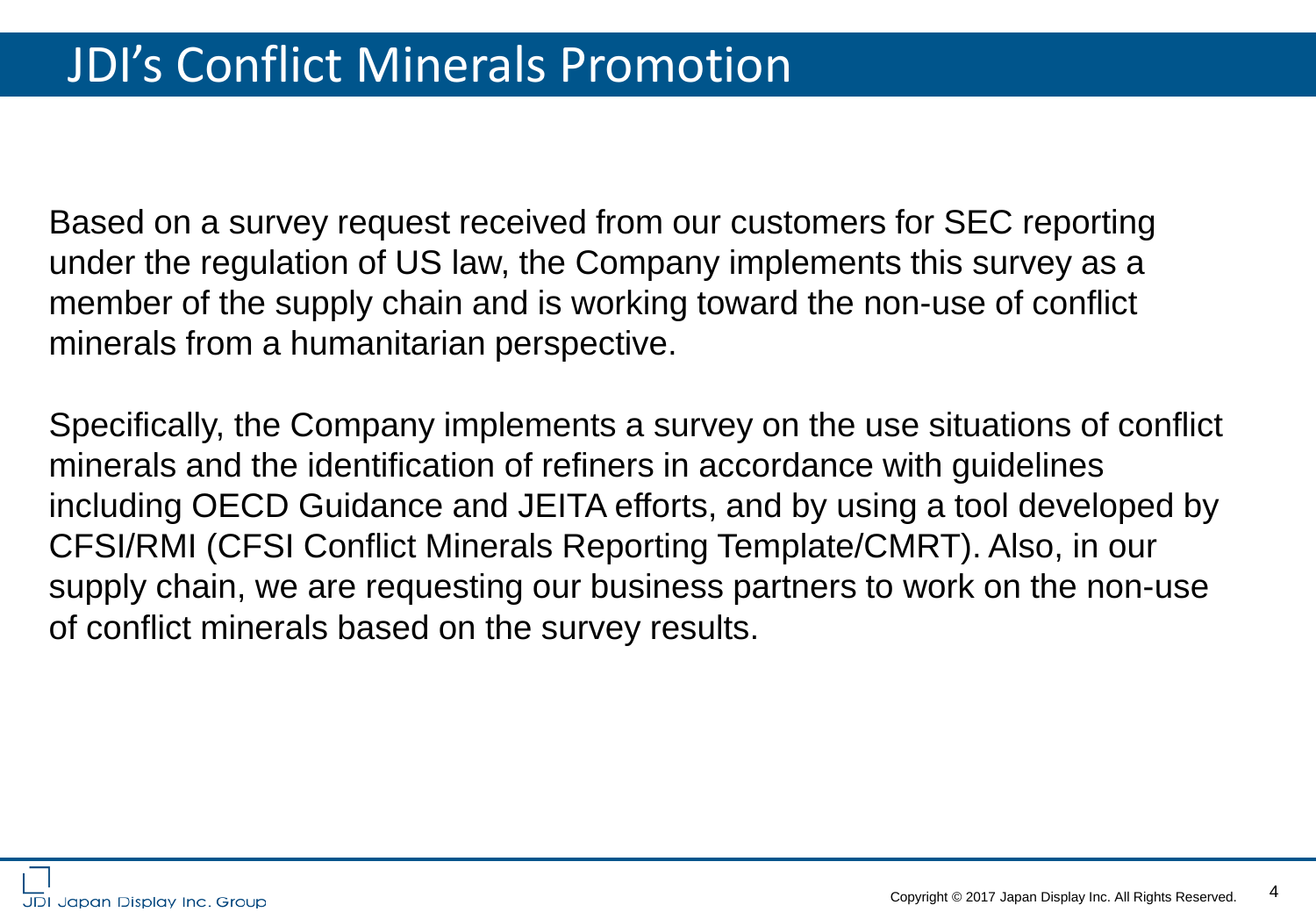### JDI's Conflict Minerals Survey system (JCOMS)

JDI promote Conflict minerals survey by JDI's Conflict Minerals Survey system (JCOMS). JCOMS manage the information/data of conflict mineral between JDI and supplier.

\* JCOMS (Japan display COnflict Minerals Survey system)



#### **JCOMS**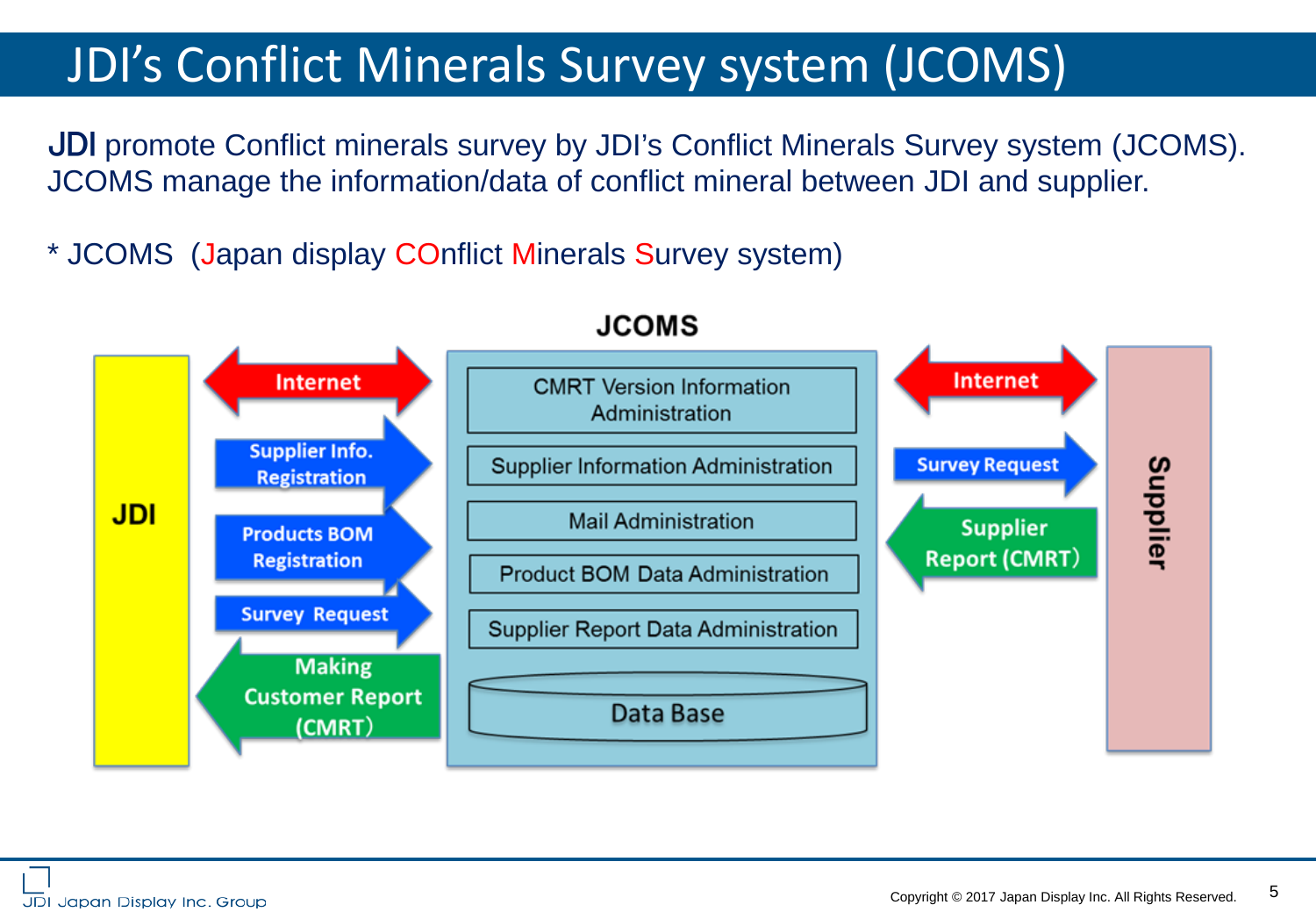## JDI Conflict mineral Survey ( Team and Target)



Periodical Survey Target: Purchased parts for mass-production in previous year (2017) Individual Survet Target: (1) Purchased parts for new mass-production after periodical survey (2) The parts which using in customer survey requirement product